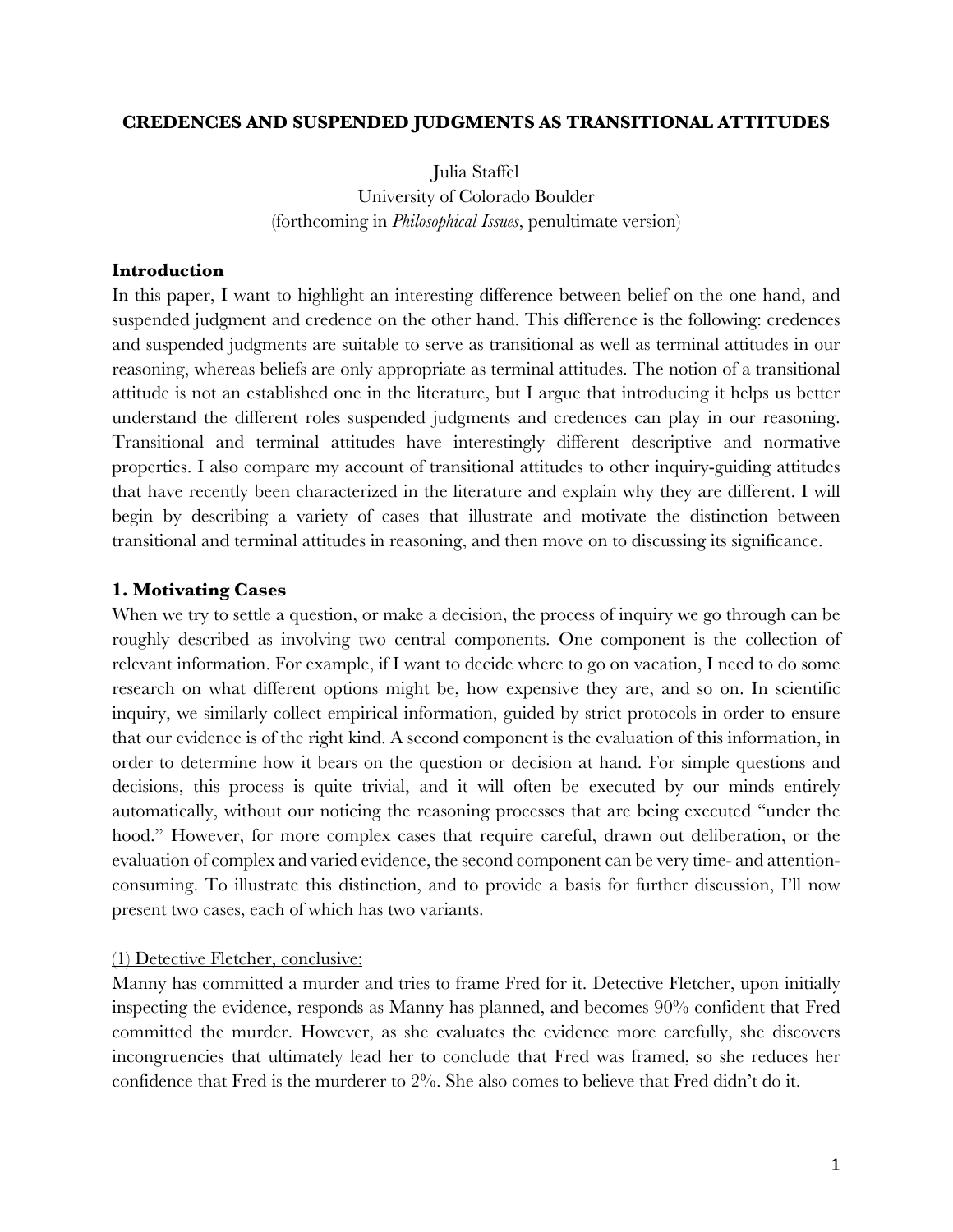### (2) Detective Fletcher, inconclusive:

Manny has committed a murder and tries to frame Fred for it. Detective Fletcher, upon initially inspecting the evidence, responds as Manny has planned, and becomes 90% confident that Fred committed the murder. However, as she evaluates the evidence more carefully, she discovers incongruencies that ultimately lead her to wonder whether Fred was framed. She is 50% confident at this point that Fred was framed. She knows that if she goes back to the murder scene, she can verify one way or the other what happened, because she now knows what she failed to attend to the first time around. She returns to the murder scene and finds the piece of evidence she needs to confirm that Fred was framed. She's now 2% confident that Fred is the murderer, and she also comes to believe that he didn't do it.

## (3) Logic Student, uninterrupted:

Una is a beginning logic student. She has a list of formulas, and she is asked to determine whether each formula is a tautology or not. She reads the first formula (which is a tautology). Her credence that it is a tautology is 50%. She then writes out the truth table and becomes 80% confident that it is a tautology. To check, she also produces a natural deduction style proof. As a result, she becomes (virtually) certain that the formula is a tautology.

## (4) Logic Student, interrupted:

Una is a beginning logic student. She has a list of formulas, and she is asked to determine whether each formula is a tautology or not. She reads the first formula (which is a tautology). Her credence that it is a tautology is 50%. She then writes out the truth table and becomes 80% confident that it is a tautology. Because she is not sure that she did the truth table correctly, she starts writing out a natural deduction style proof, but then she realizes that she has run out of time. She quickly writes "tautology" as her answer on the test sheet.

In each of these four cases, a person is engaged in some kind of inquiry. Detective Fletcher is engaged in a posteriori inquiry into the question of who committed the murder. Una is inquiring an a priori matter, namely whether the formula on her list is a tautology. If we want to distinguish the different phases of their inquiry—the evidence collection phase and the evidence evaluation phase—the most natural way of doing so treats the cases as follows: In (1), Detective Fletcher has already collected all of her evidence. The vignette describes an extended phase of evaluating the evidence and figuring out what it shows. Fletcher transitions from being initially misled by Manny's framing attempt, to then realizing the true impact of the evidence. Fletcher concludes her reasoning by forming a low credence that Fred was the murderer, as well as a corresponding belief that he didn't do it. Case (2) differs in that the first phase of deliberation concludes with a middling credence and suspended judgment about whether Fred was framed. There is then another phase of evidence collection, which is succeeded by a final, (very brief) deliberation phase that results in the same conclusion as in (1). Notice that in both cases, the evidence collection and deliberation phases are never interrupted. Fletcher gets to conclude every phase in both versions of the case.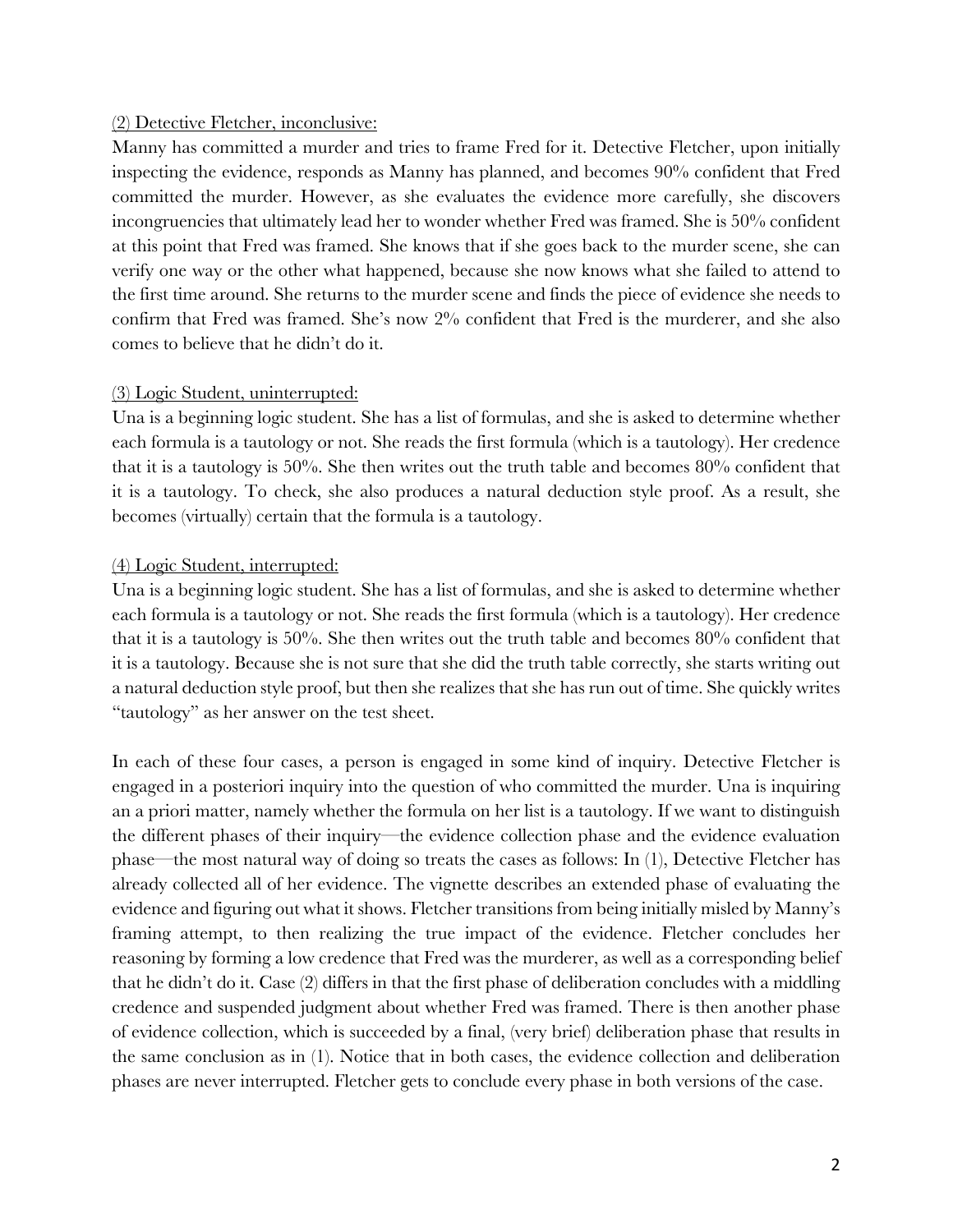In the logic cases, there is no obvious phase of evidence gathering, since logic is a matter of a priori inquiry. However, the student must of course be familiar with the relevant logical concepts in order to even be in a position to properly formulate the question of whether the formula is a tautology, and to reason her way to an answer. On a natural understanding of what is happening in (3) and (4), both vignettes characterize the phase in which the agent is evaluating relevant evidence in order to determine how it bears on the question they are trying to answer.<sup>1</sup> The main difference between the cases is that in (3), but not in (4), Una gets to finish her deliberation in the way she has planned. In (4), her deliberation is interrupted, and she decides to answer the question (for the purposes of her logic test, at least), based on the 80% confidence she has from doing the truth table.

Before I move on to explaining the relevance of these examples, and of the distinct stages of inquiry in the next section, I will add some additional stipulations about these cases, to make sure we're on the same page. Readers who think the cases given don't satisfy these stipulations are invited to tweak them as needed. The first stipulation is that the agents in the examples are rational. By this I mean two things: first, the conclusions the agents reach at the end of each phase of inquiry (except in the fourth case, where Una doesn't get to finish her deliberation) are the ones supported by their evidence. Secondly, the agents' reasoning is not in any way defective. Their attitudes evolve as they rationally ought to as the agents' deliberations progress. In technical epistemological language, this means that in cases (1), (2), and (3), the attitudes reached by the agents at the end of each deliberation phase are both propositionally rational or justified (because they are supported by their evidence), and they are also doxastically justified (because they are based on the agents' evidence via proper reasoning).<sup>2</sup> With our cases, and our distinction between two phases of inquiry in place, we're now in a position to look more closely at the roles different doxastic attitudes are playing in inquiry. This will be the subject of the next section.

#### **2. Credences and Suspension as Transitional and Terminal Attitudes**

In a series of insightful papers, Jane Friedman has recently explored the connections between inquiry and different doxastic attitudes, specifically belief (both outright and graded) and suspension of judgment. She argues that outright, or full belief is an inquiry-stopping attitude, and that having a full belief about the answer to some question means that one has a settled opinion about this matter. She argues for the normative claim that there is an incoherence in both believing a complete answer to a question, and also inquiring into that question at the same time (Friedman 2019). Belief, being a settling attitude, is contrasted by her with inquiring attitudes, the central one being suspension of judgment. Other inquiring attitudes that involve suspension are wondering, hoping, being curious about, and so on. Friedman (2017, see also 2013a, b) argues that there is a rational prohibition against believing some claim *p* and adopting an inquiring attitude towards the question of whether  $p$ . Such a combination of attitudes is incoherent. Regarding degrees of belief,

 $1$  Below, I discuss the alternative view according to which the reasoning produces new evidence.

<sup>2</sup> This distinction was first introduced by Firth (1978). For some recent discussion, see e.g. Turri (2010), Silva (2015) and Dogramaci (2018).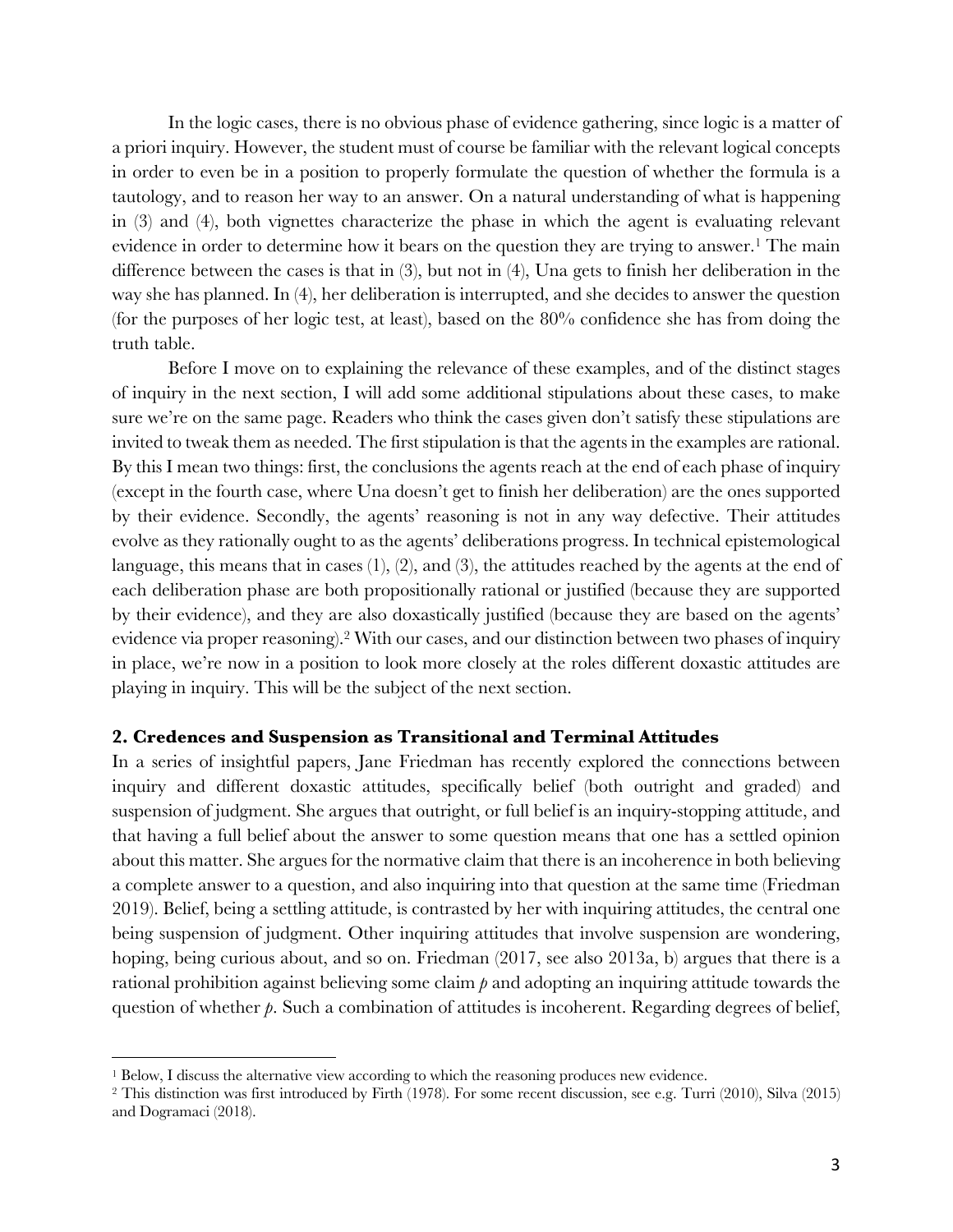Friedman argues that they should not be seen as settling attitudes that terminate inquiry into some question. She argues for this partly by showing that any degree of belief in some claim  $\beta$  is in principle compatible with suspending judgment about whether *p*. However, it doesn't seem appropriate to conclude from this that degrees of belief are inquiring attitudes in Friedman's sense, since there is no incoherence in both believing that  $p$  and having a high degree of belief in  $p$ . Friedman's distinction between inquiring and settling attitudes thus best applies to attitudes that don't encode uncertainty, such as belief, knowledge and suspension (where the former two don't have probabilistic contents, such as "probably p").

I will rely on Friedman's view to serve as the backdrop for my argument that it is beneficial to make some finer-grained distinctions between different roles doxastic attitudes can play in inquiry. My claims about these distinctions are independent of Friedman's views on belief, so readers who disagree with Friedman are free to substitute their own views of belief into the framework I am about to propose. In section one, I distinguished between two components of inquiry: the evidence-gathering component, and the deliberation component. I am going to focus on the agent's attitudes during deliberation in what follows, and I will assume that the agent is not acquiring new evidence during this phase. Rather, they are just focused on evaluating the significance of the evidence they have for the question they are inquiring into. This assumption will help simplify my discussion, but nothing ultimately hangs on it. To characterize the different roles attitudes can play in reasoning, I suggest that we distinguish between *transitional attitudes* and *terminal attitudes*, which I will now describe in turn.

Terminal attitudes are the attitudes we reach when we have finished a deliberation or reasoning process. Barring unusual troubles in evaluating the evidence, an agent usually finishes their deliberation at some point, when they have established (or at least think they have established) the significance of their evidence for the question at hand. All of the attitudes previously discussed – degrees of belief, outright belief, and suspended judgment – are appropriate as terminal attitudes of deliberation processes. This is not in any way surprising, since any of these attitudes might be the ones that are either supported by the agent's evidence, or that are at least seemingly supported (if the agent reasoned badly). Hence, while not all of these doxastic attitudes are appropriate as terminal attitudes of *inquiry*—only belief can play this role, if we follow Friedman on this—they are all appropriate terminal attitudes of *deliberation*. This is, again, not shocking, given that some phases of deliberation lead to settling the question being asked, and some don't. We can identify terminal attitudes in our examples as follows: in case (1), Detective Fletcher concludes by believing and assigning high credence that Fred was framed. In case (2) Fletcher determines that her initial evidence is not decisive, and later she determines that the additional evidence she gathers is decisive. In case (3) Una concludes that the formula is a tautology based on the truth table and the natural deduction style proof. Case (4) differs in that Una does not get to conclude her deliberation. Since she runs out of time on her test, she is forced to answer the question based on her reasoning up to that point. (Although she may well sit down later and confirm with the natural deduction style proof that she got the right answer.)

Having identified the terminal attitudes in our examples, it is easy to see that this category leaves out some of the agents' attitudes. This is where the category of *transitional attitudes* fits in.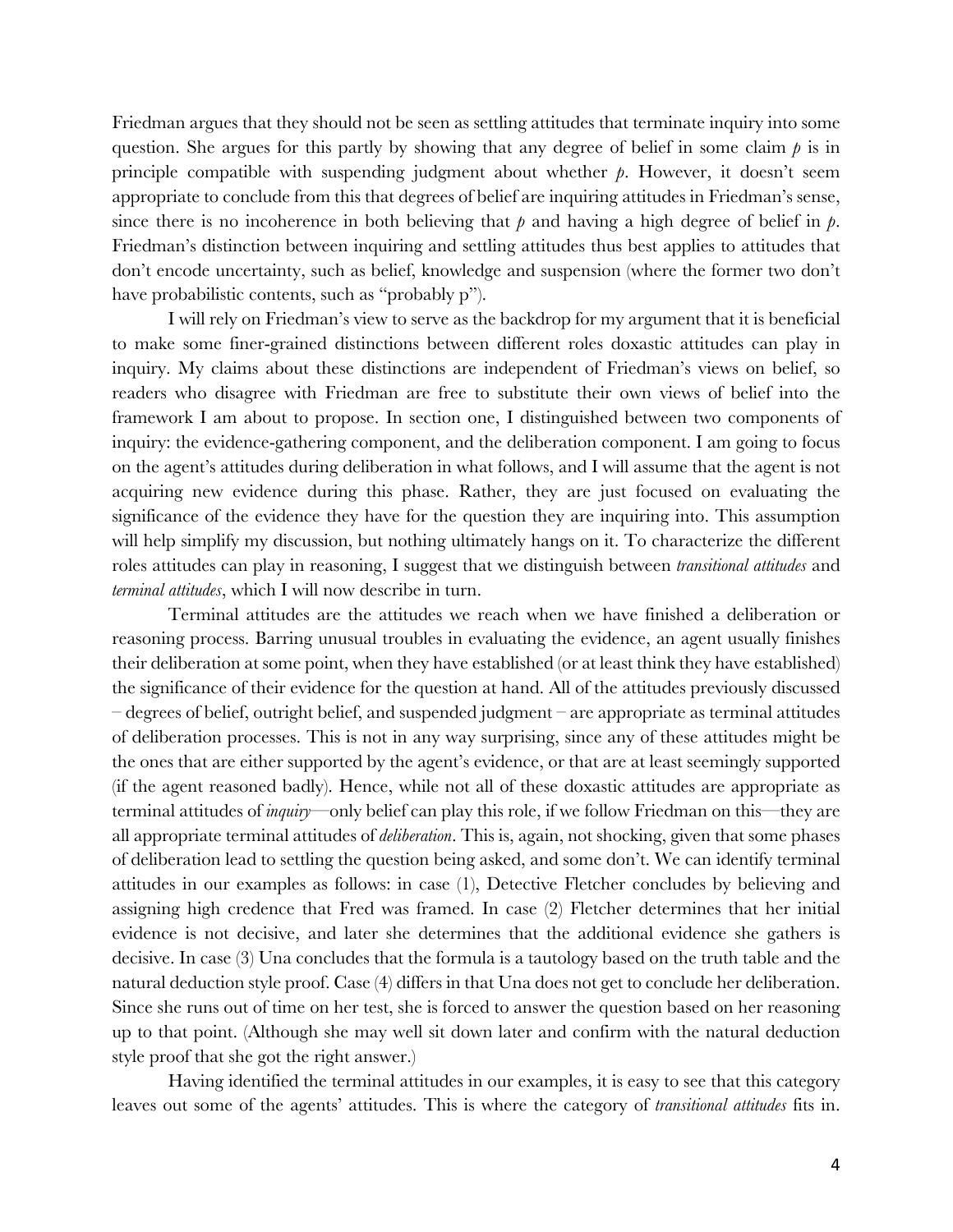Transitional attitudes are the attitudes that the agent forms at the start of and during their deliberation, before they reach the terminal attitudes that conclude the relevant deliberation phase. Both degrees of belief and suspended judgments are suitable transitional attitudes, whereas beliefs, due to their question-settling nature, are not (again, assuming we accept Friedman's view of belief). As Friedman observes, it is appropriate to suspend judgment on whether *p* up until one's inquiry delivers a (complete) answer. Similarly for credences.

The difference between credences that function as transitional attitudes and credences that function as terminal attitudes of reasoning is easier to notice than the same difference between suspended judgments, because agents often change their credences through the course of their deliberation. We can see this in our examples: Detective Fletcher is initially fooled by Manny's attempt to frame Fred, which results in a high transitional credence that Fred committed the murder. But once she thinks more about the evidence, she notices that her first impression doesn't survive additional scrutiny, and hence she lowers her credence that Fred did it (this could happen gradually or in jumps, depending on how we fill in the case). In Una's case, she begins with a 50% credence that the formula is a tautology, then raises it to 80% after her first go at coming up with a truth table, and only reaches her terminal credence of 1 (or close to 1) upon checking her initial result. By contrast, if we just characterize the agents' transitional attitudes as suspensions, and we don't pay attention to their credences, we can easily miss how much the agent's attitudes evolve in the course of their deliberations.3 Generalizing from these observations, we can characterize transitional attitudes as attitudes that agents hold towards the answers to specific questions they consider to be open, and that they adopt before they have concluded their reasoning about how their evidence bears on these questions.4

One important thing to notice here is that not every doxastic attitude the agent forms during their deliberation qualifies as a transitional attitude in the above sense. Some of the attitudes the agent forms while deliberating are terminal attitudes, but they are not terminal attitudes towards the claims the agent is ultimately interested in establishing. An example will help clarify this point: suppose Detective Fletcher (in scenario 1) is thinking about what her evidence supports

<sup>3</sup> Miracchi (forthcoming) actually distinguishes four different ways in which agents may suspend judgment. She differentiates between inquiry-closing suspension, and suspension that motivates further inquiry, both of which can be adopted deliberately or automatically. Her distinctions don't line up with the ones I propose here, but they can easily be combined with each other once we distinguish the two components of inquiry.

<sup>4</sup> When an agent considers a question to be open, they may or may not be interested in finding the answer to the question. For example, I currently consider the question "What is the largest prime under 1000?" to be open for me, but I have no interest in finding out the answer, even though I could do so by spending some time deliberating. The above characterization of a transitional attitude is meant to capture attitudes towards answers to questions that agents consider open, and that they may or may not be interested in settling by reflecting on how their evidence bears on them. Hence, my credence in the claim "The largest prime under 1000 is 997" would count as a transitional attitude on this definition, even though I am not currently trying to figure out if this is the correct answer. Alternatively, we could reserve the notion of a transitional attitude for attitudes towards answers to questions we are actively deliberating about. Then my attitude towards the claim "The largest prime under 1000 is 997" would have to be put in a separate category. This strikes me as an unnecessary multiplication of categories, which is why I propose that we run with the more encompassing notion of a transitional attitude. However, see Lord (forthcoming) for some reasons why me might distinguish between suspended judgments that are 'interrogative attitudes' and those that are 'anti-interrogative' attitudes.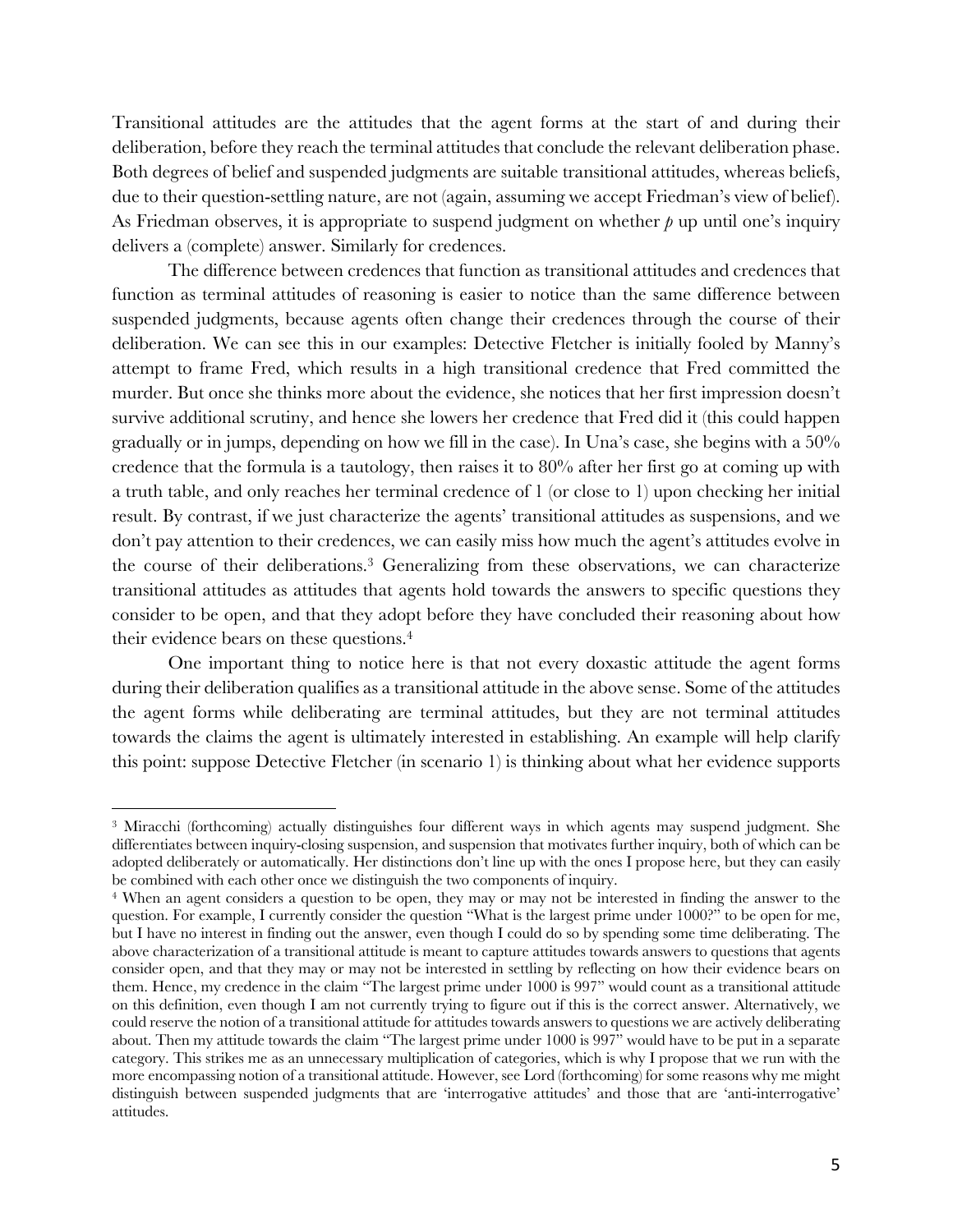regarding who is the murderer. She notices something about his smoking habits, which makes her suspicious of Fred being guilty. At the murder scene, some Camel brand cigarette butts were found. Fred smokes Camels, so this initially seems to incriminate him. However, the butts had filters, whereas Fletcher has only seen Fred smoke filterless Camels. As a result, she becomes very confident that the cigarette butts at the crime scene weren't dropped there by Fred. While this high credence is formed in the process of determining who the murderer is, it is not a transitional attitude in the sense described above. This is because it concludes Fletcher's deliberation about who left the cigarette butts. It terminates her reasoning about what her evidence supports regarding the origin of the cigarettes. For an attitude about some claim  $p$  to be transitional in my sense, it can't be formed as a terminal attitude about *p* that is the result of the agent's deliberation about what her evidence tells her about  $\beta$ . To make the point more vivid, notice that agents can of course come to *believe* all sorts of things while they are in the process of settling a question. Earlier, we went along with Friedman's view that belief is a settling attitude. The beliefs agents form during such an inquiry are not transitional attitudes, and they are not held towards claims that the agent is still deliberating about.

Having laid out and clarified the distinction between transitional and terminal attitudes, I will explain in the next section why this difference matters. I will argue that there are both descriptive and normative differences between terminal and transitional attitudes.

#### **3. Why the Distinction Matters**

I will begin by pointing out some descriptive differences between transitional and terminal attitudes. Recall that agents form these attitudes during phases of inquiry in which they are evaluating the impact of the evidence they have, rather than during phases in which they collect new information. (As mentioned before, these phases need not be entirely separate, but to simplify the discussion, I look at cases in which they are.) The most obvious descriptive difference is of course the one by which we have distinguished the two types of attitudes in the previous section: terminal, but not transitional attitudes conclude the agent's reasoning about what her evidence supports regarding some question of interest. While terminal attitudes might be followed by further evidence-gathering, and then additional reasoning to incorporate the newly gathered evidence, terminal attitudes are not followed by further reasoning about the evidence the agent *already has* (unless the agent thinks they might have made a mistake, or they are prone to irrational rumination). By contrast, transitional attitudes are formed in an ongoing reasoning process, and are thus typically followed by further deliberation (unless some interruption occurs that prevents the agent from finishing their deliberation.)

This naturally has consequences for their stability and settledness, as well as their impact on other attitudes. When an agent has finished deliberating about how their evidence bears on some question, the terminal attitude they form as a result of this reasoning usually has a certain amount of stability, and is endorsed by the agent. For the agent to change their mind, they typically have to encounter new relevant information, or they have to somehow become suspicious of the quality of their original reasoning in order to start a new phase of deliberation. Moreover, once an agent has finished deliberating, the conclusion they reach is then typically used to update other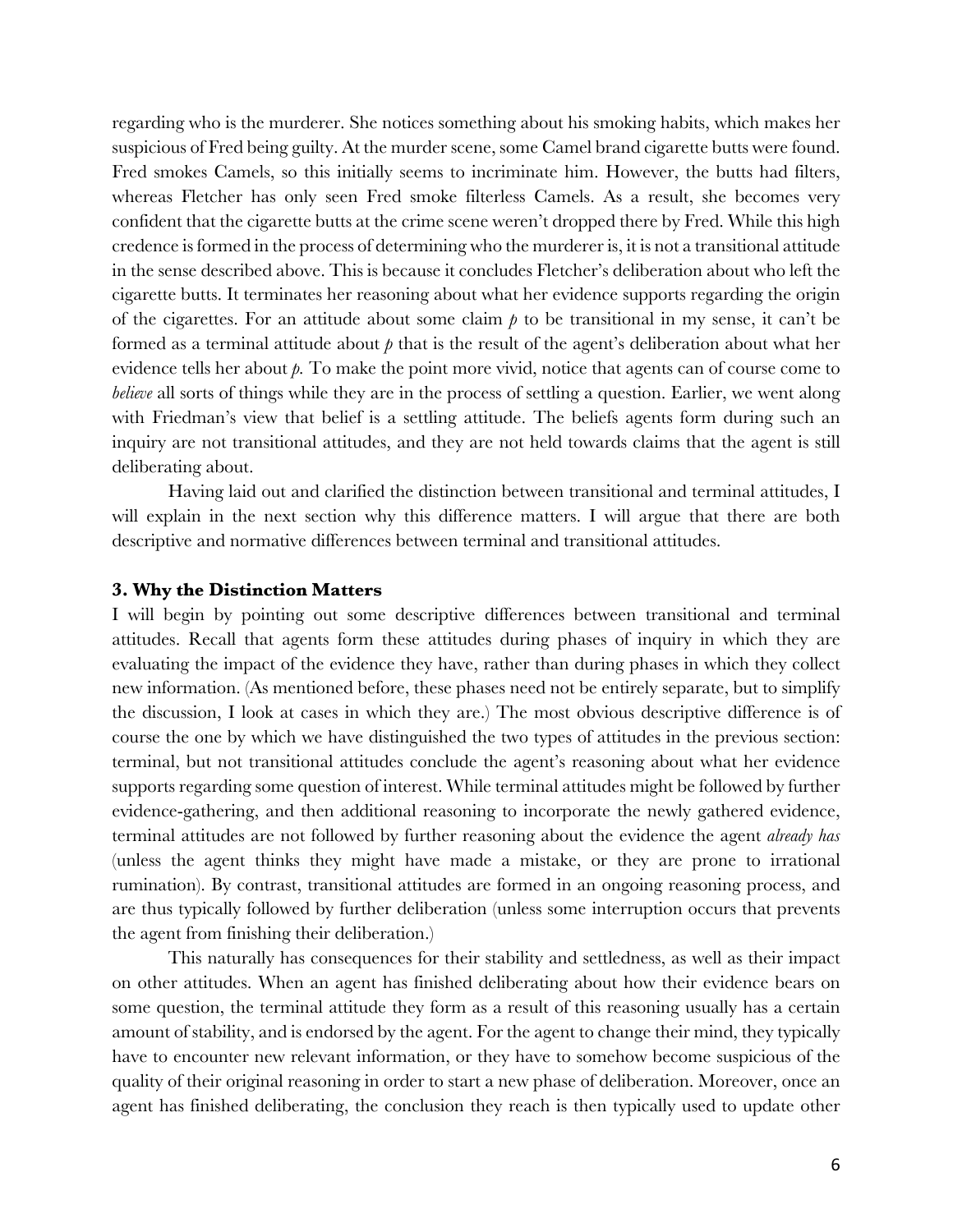related attitudes. By contrast, transitional attitudes have a more "throwaway" nature. They serve, in a sense, as stepping stones on the way to the conclusion. They keep track of the results the deliberation has yielded so far, only to be thrown out and overturned the moment the reasoning progresses. Hence, they lack the stability and settledness of terminal attitudes. They also don't seem to be used to update related attitudes in the same way as terminal attitudes, rather, their role is more isolated to the deliberation at hand.5

The different roles transitional and terminal attitudes play in reasoning have consequences for how they give rise to actions and assertions. We are generally reluctant to use transitional credences as a basis for assertions and decisions, unless we are forced to do so, for example due to time constraints, or because we are stumped by a reasoning task and don't know how to finish it. In case (4), Una answers the test question based on a transitional credence, but only because the time pressure forces her to do so. While we are still deliberating, we might prefer to give an entirely noncommittal answer to a question, rather than report a transitional credence. Someone who is in the middle of deliberating about a complex question, when asked whether  $\beta$  is the likely answer, might prefer to say "I have no idea" or "I can't tell yet" instead of reporting their transitional credence. Or, if they do report their transitional credence, they are likely to qualify their report to indicate this, for example by saying "It looks like *p* is the likely answer, but I still need to think more about it." By contrast, terminal credences and suspensions are much more readily used as a basis for assertions and decisions, even when they don't terminate the inquiry.

The differences between terminal and transitional attitudes I have just pointed out were of a descriptive nature, and I submit that they hold at least typically, in agents who are rational. I now want to move on to explain why the difference between these attitudes is normatively relevant. I will argue that our current notions of rationality and justification are far better suited for evaluating terminal attitudes than transitional ones. In order to do so, I will consider both traditional and Bayesian notions of rationality and justification. In traditional epistemology, beginning with Firth (1978), a distinction is standardly made between propositional (or ex ante) and doxastic (or ex post) justification. These notions are commonly spelled out as follows: if an agent has evidence for *p* (where  $p$  could either be a probabilistic or non-probabilistic claim), then the agent is (propositionally) justified *to* believe *p* (or have the supported credence in *p*). Moreover, for an agent's belief or credence in *p* to be doxastically justified, their attitude has to be properly based on the evidence that supports it. This means that on the standard way of understanding these notions, doxastic implies propositional justification, but not vice versa. There is some controversy in the literature on how to define these notions, but the details don't matter for my purposes here (see e.g. Turri 2010, Silva 2015, Dogramaci 2018, and references therein for further discussion).

This distinction naturally applies to terminal attitudes. For example, in (1), Fletcher's evidence as she tries to figure out who the murderer is stays constant throughout. Since we've stipulated that she eventually arrives at the justified conclusion that Fred was framed, this claim is propositionally justified throughout her deliberation. It just takes her a while to realize that this is what her evidence supports. Once she figures this out through proper deliberation, her resulting

<sup>5</sup> Thanks to Nader Shoaibi for helpful discussion.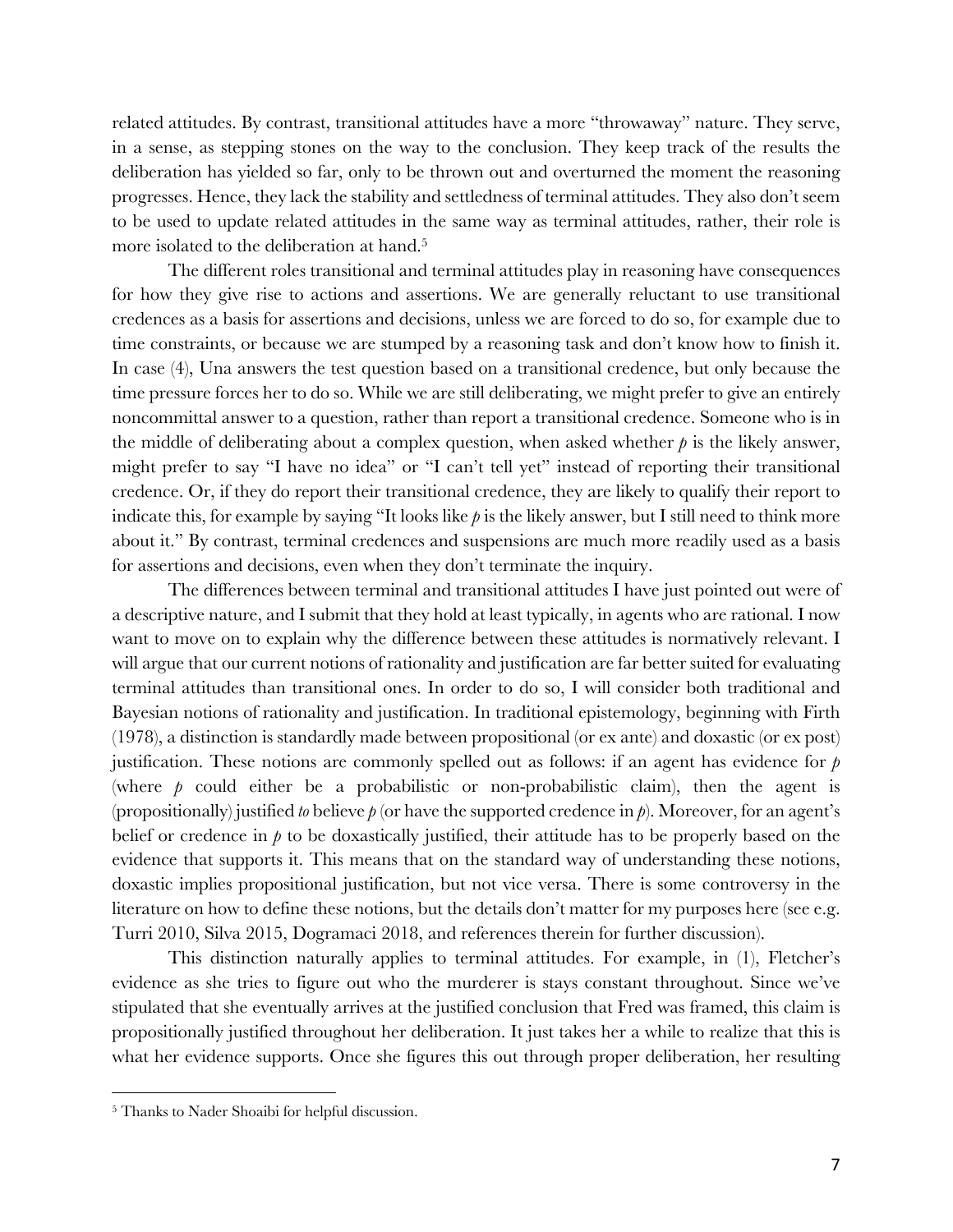terminal credence and belief are doxastically justified as well. Something similar applies to Una's case. At the outset, she already knows all the relevant logical theorems and principles. Those principles entail that the formula she is considering is tautological, hence this is the propositionally justified conclusion. Once she arrives at this conclusion through proper reasoning, her attitude is doxastically justified as well. What is important to notice here that is that the notion of propositional justification is not relative to an agent's stage in reasoning. Once it has been determined what evidence the agent possesses, this determines which (probabilistic or non-probabilistic) claims are justified for the agent, regardless of whether or how much the agent has reasoned about the claims in question. Different theories of evidence may disagree about how to individuate the evidence that the agent has (by issuing stricter or looser constraints on possession of evidence), but they tend to agree that possessing evidence is independent of whether the evidence has been used in reasoning about a particular question at hand. By contrast, the notion of doxastic justification is sensitive to whether an agent has reasoned well, but due to the standardly assumed entailment between doxastic and propositional justification, it is only sensitive to whether the agent has formed their attitude based on proper reasoning about *all* the relevant evidence. Hence, neither of these notions is sensitive to the *stage* of reasoning the agent is currently at.

These consideration demonstrate that the standard way of thinking about justification along the lines of the propositional/doxastic distinction is ill-suited to determine whether transitional credences and suspensions are justified or rational. As I have characterized them, transitional attitudes are formed before and during reasoning, and are usually either only sensitive to part of the agent's evidence, or they consider all of the evidence, but in a way that is less thorough than the agent's terminal, more reflective take on what the evidence supports. For example, Fletcher's initial impression that the evidence probably supports Fred's guilt might very well take into account all of her evidence in some sense, but she hasn't yet noticed subtle inconsistencies that lead her to conclude later that things don't add up in the way they initially appeared.

We can thus rule out any attempt to apply the propositional/doxastic distinction to transitional attitudes in the following way: a transitional attitude is doxastically justified in case it is justified based on the evidence the agent has considered or evaluated at that point. As the Fletcher case shows, an agent might have, in some sense, already considered all of their evidence, but more reasoning about it is needed for the agent to fully appreciate its significance. Hence, this suggestion would wrongly classify Fletchers transitional attitude as unjustified or irrational: if Fletcher has already considered all of her evidence when she initially thinks Fred is probably guilty, this way of evaluating her attitude would force us to say that this attitude is not doxastically justified (because her total evidence supports that Fred is innocent). However, as I've described the case, it seems perfectly fine for Fletcher to be initially impressed by Manny's framing attempt, even though that's not what the evidence really supports. In fact, it would be irrational for her to think Fred is innocent before she has discovered the subtle inconsistencies in the evidence planted by Manny. For this reason, we cannot just straightforwardly apply the doxastic/propositional justification distinction to evaluate transitional doxastic attitudes. We can say the same thing about Una's case. Once she's correctly written out the initial truth table, she has, in a sense, already considered all the relevant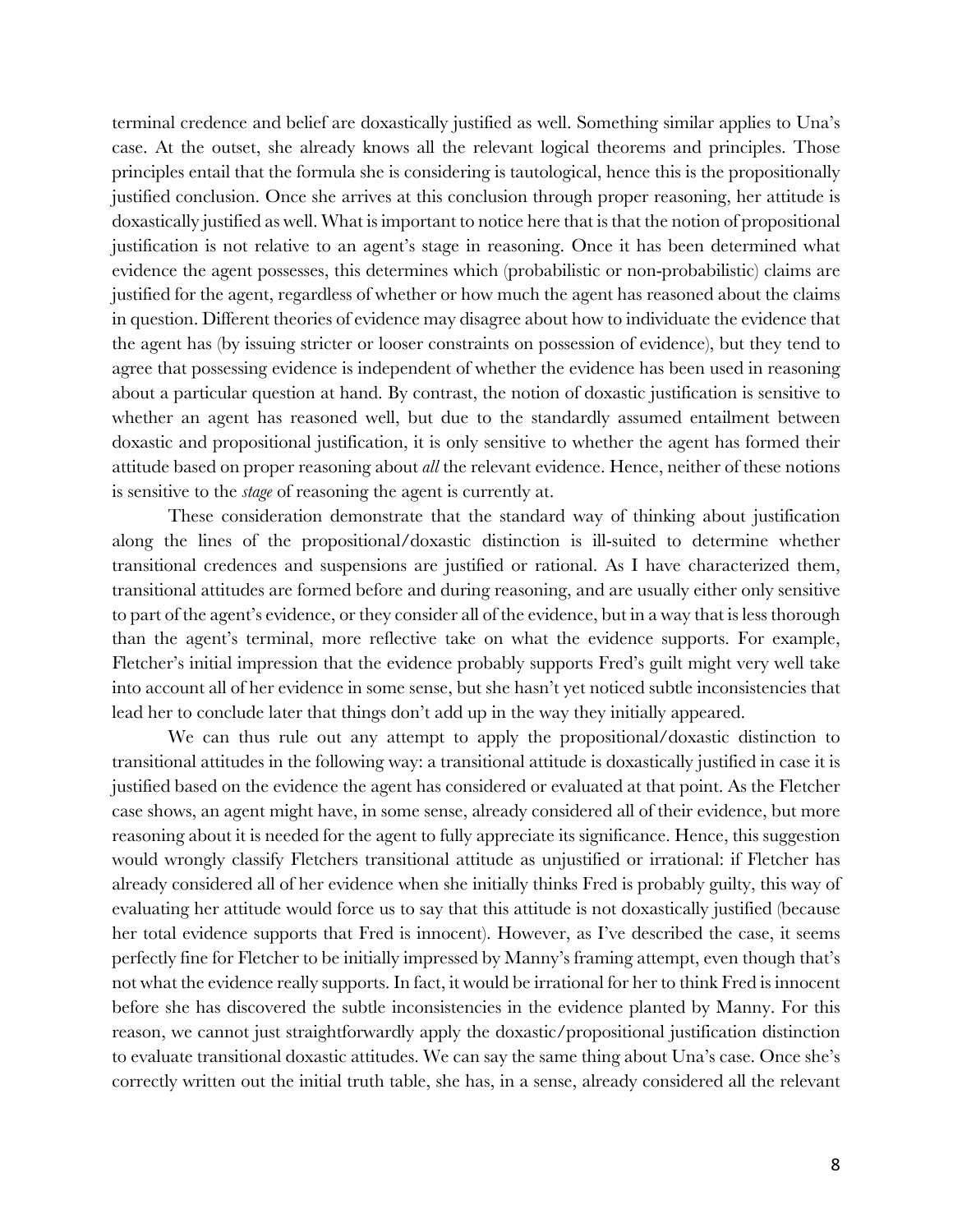evidence. However, it still seems rational for her to not adopt an extreme credence until she has double-checked her reasoning.

The same issue arises if we instead try to use a Bayesian conception of rationality to evaluate transitional attitudes. According to the Bayesian notion of rationality, people's degrees of belief should obey the probability axioms, and should be updated by conditionalization. This also entails that logical truths need to be assigned credence 1. None of these requirements make any reference to how well an agent has deliberated, or what stage of their reasoning process they are at. For this reason, it has recently been argued that Bayesian norms of rationality are best understood as characterizing principles of propositional rationality or justification, i.e. they describe which credences are rational for agents to adopt given their evidence (Staffel forthcoming, Dogramaci 2018, Wedgwood 2017, Titelbaum 2019). According to Bayesian principles, the agents in our examples all have propositionally rational terminal attitudes at the end of their reasoning processes (except Una in (4), whose reasoning is interrupted.) Their attitudes are arguably also doxastically rational, but this is not captured by the standard Bayesian theory. For the same reasons that I laid out above, the standard Bayesian view is not suited to evaluating whether a reasoner has rational transitional attitudes.6

As Lisa Miracchi has helpfully suggested to me, some versions of virtue epistemology might provide us with useful resources to explain what makes transitional attitudes rational. Virtue epistemological approaches tend to focus on whether the agent employs appropriate skills or capacities in forming attitudes that promote their epistemic goals, and one might thus focus on whether an agent forms transitional attitudes in a virtuous way. On her knowledge-first virtue epistemology, Miracchi proposes to account for the rationality of suspending judgment as follows: "When an agent generally can be characterized as aiming to A (e.g. aiming to know), we can understand withholding from or omitting a performance of A-ing as manifesting a kind of practical respect for what it takes to A. The agent manifests this respect precisely by not endeavoring to A." (Miracchi forthcoming, p. 26). On this kind of view, we would evaluate transitional attitudes as rational or irrational depending on whether they are formed in a way that respects and/or promotes the epistemic aim. This proposal would of course have to be worked out in more detail, but we can see that the existing framework could be developed in this way.

To sum up our results so far: I have argued that we should distinguish between different roles that non-settling doxastic attitudes, such as suspensions and credences, can play in reasoning. They can either function as transitional or terminal attitudes in reasoning. The notion of a transitional attitude has thus far not been characterized in the literature, but once it comes into focus, it becomes clear that these attitudes play an important role in deliberation. Currently available descriptive and normative characterizations of suspensions and credences seem mostly designed to apply to these attitudes when they play the roles of terminal attitudes in reasoning. Once we home in on these attitudes when they function as transitional attitudes, we see that we

<sup>6</sup> In a recent paper on the requirement of logical omniscience, Smithies (2015) explains his views on how Bayesians should account for the rationality of credences held by non-ideal agents. His account strikes me as a promising starting point for Bayesians to develop views on the rationality of transitional attitudes.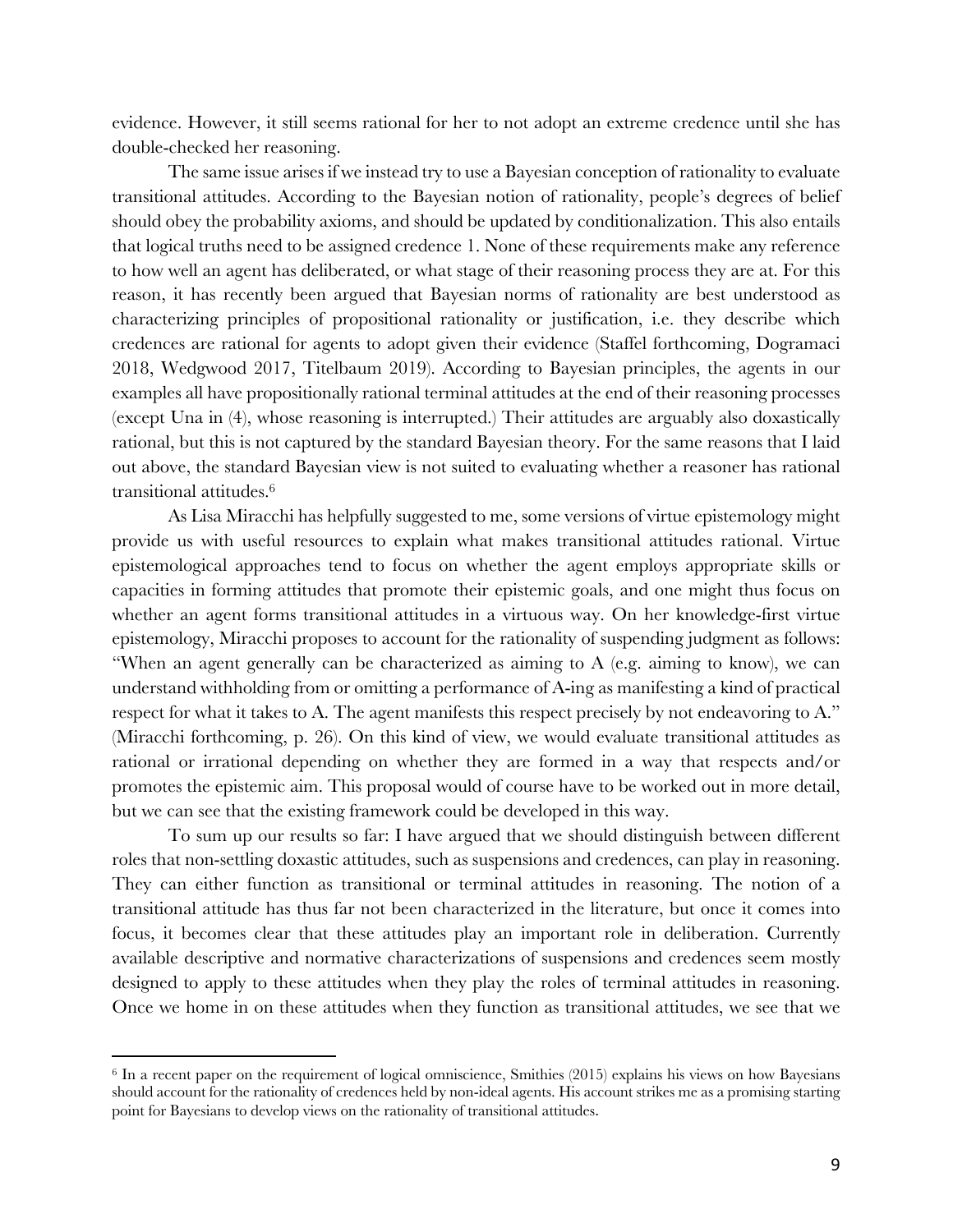face a host of interesting, unanswered questions, some of which I will describe now in the remainder of this section.

On the descriptive side, we face various questions about the nature of transitional attitudes themselves, and also about the nature of reasoning. For example, the way I draw the distinction between transitional and terminal attitudes invites the question: at what point has an agent concluded her deliberation, or evaluation of the evidence? How do we know when they're finished? The best preliminary answer I can give here that the agent has finished their deliberation whenever they have concluded whichever evaluation procedure they are using to determine the impact of the evidence. Sometimes, this evaluation procedure might be carried out as a conscious deliberation, and sometimes it might be carried out at a processing level that is not consciously monitored or accessed by the agent. Of course, not every such procedure will produce a good result. Sometimes agents reason poorly, or make a mistake in implementing an otherwise good reasoning strategy. But either way, both good and bad reasoning processes can deliver conclusions.

Moreover, an agent can in principle use many different strategies for evaluating their evidence, some of which might be less careful, and some might be more careful. For example, a less careful logic student might not double check the result of the truth table with a different method, like Una does. And maybe Una wouldn't do so either if she wasn't completing the work for a grade. For this reason, we can't simply say that a deliberation process is complete once the agent has in some sense taken into consideration all of their evidence. Both Una during the test, and the less careful student have in some sense considered the relevant evidence after doing the truth table, but only the less careful student is done deliberating at this point. Hence, an attitude that one agent considers to be preliminary might be another agent's final answer. The status of an attitude can't be determined based on what evidence has been considered and how it has been considered. It can only be determined in the larger context of the reasoning procedure the agent (or their mind) is carrying out. Thus, an interesting empirical question is how our minds keep track of whether a deliberation is finished or not.

The above considerations also invite further questions about how exactly we should draw the distinction between terminal and transitional attitudes. First, one might wonder whether the distinction is really a sharp one, or whether there could be vague or indeterminate cases.7 I am inclined to think that the distinction is not sharp, given the difficulties mentioned above that stem from the question of whether an agent has finished reasoning. Moreover, the evidence collection and evidence evaluation components of inquiry are not always neatly separated, which further complicates a straightforward classification in some cases. Second, we could either construe the terminal and transitional versions of some attitude type as entirely different kinds of attitudes, or we could think of them as the same kind of attitude that can play different roles, and have different characteristics depending on the role they play. Here, the latter option seems more plausible. For example, suppose an agent finishes deliberating by adopting a 0.7 credence in p. A little later, they come to suspect they might have made an error, and so they reopen the deliberation to double check their reasoning. It doesn't seem plausible that the agent adopts an attitude of a different type

<sup>7</sup> Thanks to Eddy Chen for raising this question.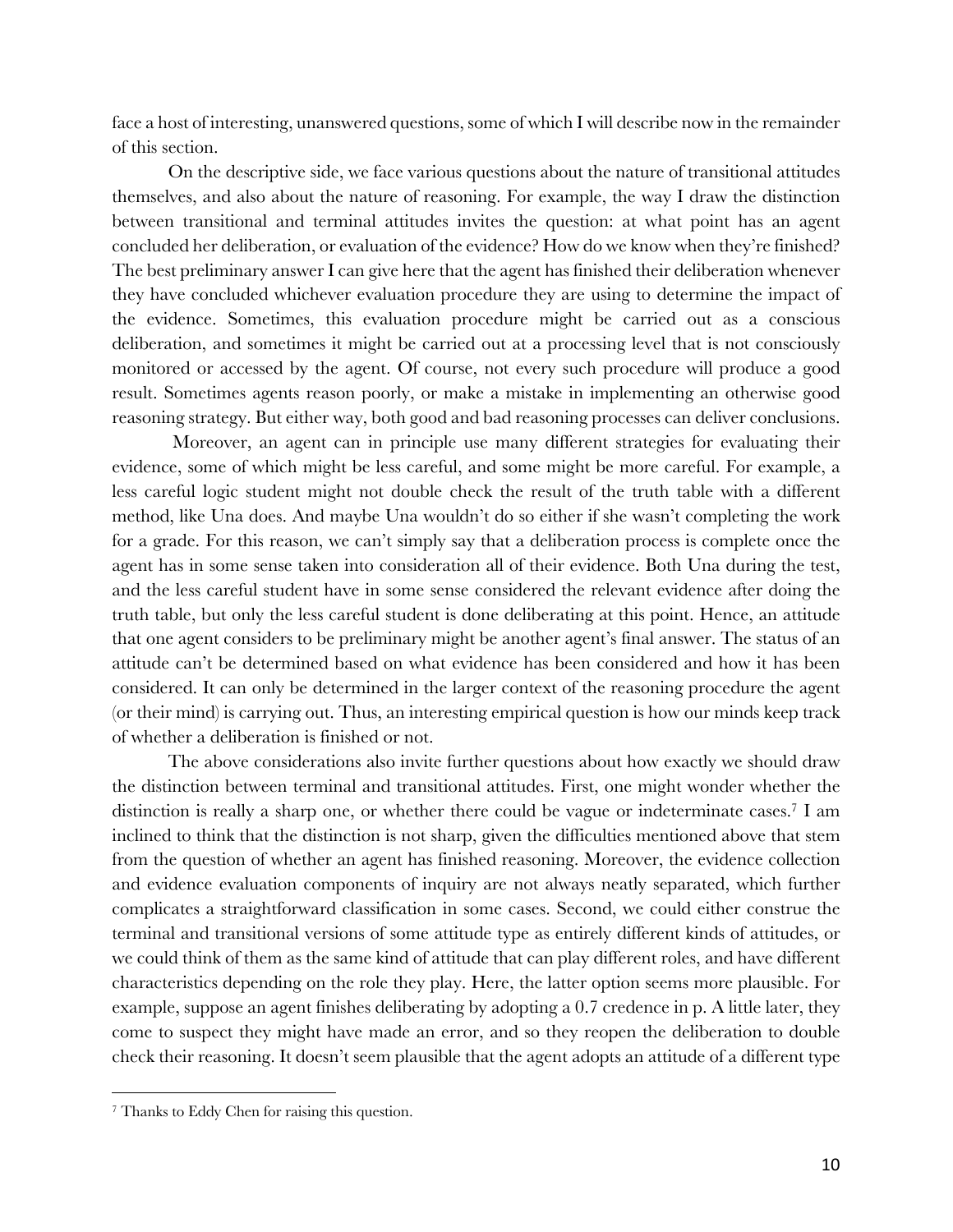when they reopen the deliberation, rather, they keep the same attitude, but the role it plays changes.8

There is also much more to say about how transitional attitudes typically do and don't feature as bases for action, assertion, and belief updating. I claimed above that we're typically far more reluctant to make assertions and decisions based on transitional attitudes than based on terminal attitudes. This much seems right to me, but then again, we don't always have the luxury of carrying out thorough deliberations before we act or speak. I also suggested that terminal attitudes are used to update related beliefs and credences, whereas transitional attitudes are more isolated to the deliberation they participate in. A more careful investigation here is likely to yield interesting insights.

The focus on transitional attitudes also raises interesting issues in normative epistemology regarding our theories of rationality and justification. I argued that transitional attitudes can be rational or irrational—for example, it seems entirely rational for Fletcher to initially respond to Manny's carefully planted evidence by thinking that Fred probably did it. It would in fact be irrational for her not to think this, before she is aware of the subtle inconsistencies that reveal the framing attempt for what it is upon closer inspection. Yet, most currently available theories of justification and rationality are not well suited to deliver this result, since they are designed to apply to terminal attitudes. They are not sensitive to different stages of reasoning and evidence evaluation, as they would have to be in order to give us the right verdicts about transitional attitudes (but see Miracchi forthcoming and Smithies 2015 for theories that could be developed to apply to transitional attitudes). One might also look towards extant accounts of prima facie justification in order to get traction on this question, although I suspect that this won't get us very far, since complex reasoning cases of the kind I am characterizing here are not often discussed in the literature. I am currently working on a theory of justification for transitional attitudes that complements existing theories of justification for terminal attitudes (Staffel, manuscript).

Further work is also needed to respond to potential objections. One might question, for example, whether the notion of a transitional attitude is really necessary, given certain conceptions of what it takes to possess evidence. For example, one might deny that in the cases I have described, the evidence is really constant throughout the deliberation phase. On such a view, reasoning generates evidence that wasn't there before. Thus, one might perhaps say that Fletcher's initial evidence does propositionally support that Fred is guilty (because it makes him look guilty upon superficial inspection), so Fletcher's initial high credence is propositionally and doxastically justified. Her reasoning about the evidence then produces evidence against Fred's guilt, so that at the end of her deliberation, her evidence supports the claim that Fred is innocent, and her low credence in Fred's guilt is propositionally and doxastically justified then. Similarly, we might say about Una that when she produces the truth table, she is generating additional evidence that the formula is a tautology, which she didn't have before. This view—that reasoning generates new evidence—tries to deny that there are transitional attitudes to which the notion of doxastic/propositional justification doesn't apply, by claiming that the evidence the agent has is

<sup>8</sup> Thanks to Mason Westfall for raising this question.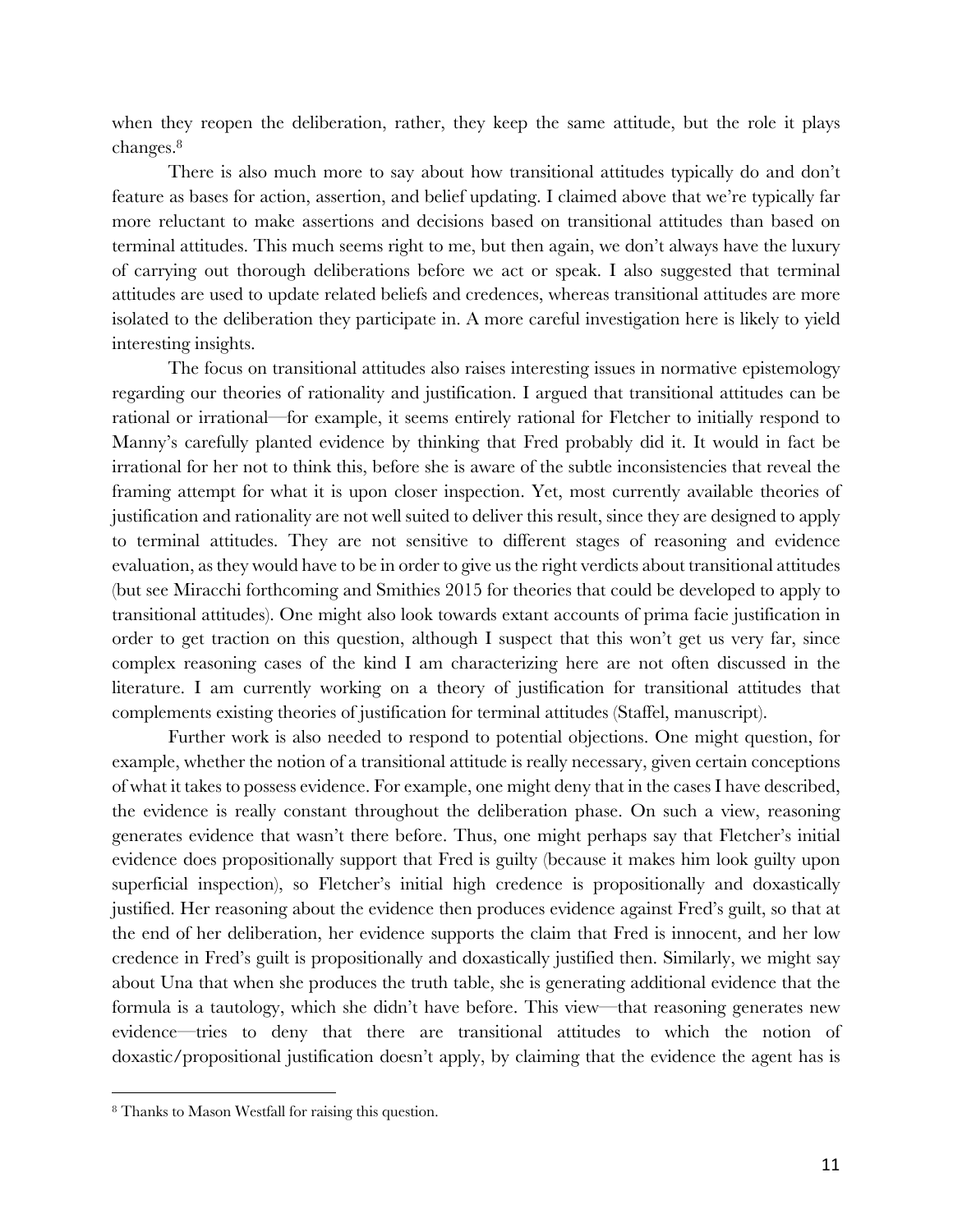not constant throughout the deliberation phase. In essence, then, this view ultimately denies that the attitudes that I identify as transitional are transitional at all. Rather, using my terminology, they would have to be characterized as terminal attitudes that the agent considers to be supported by the evidence they have at that point. Further deliberation would amount to collecting or generating more evidence.

This view doesn't strike me as very promising. One problem is that the view abandons the very natural distinction between one's evidence, and one's recognition of what the evidence shows. For example, on this view, Fletcher would be wrong if she claimed "Initially, I thought the evidence was incriminating Fred, but then I realized that it didn't really point to Fred after all." Fletcher suggests here that the evidence stays the same, when, on this view, it really doesn't. Rather, her evidence, and what it supported changed, from supporting a high credence that Fred did it to supporting a high credence that he didn't. This characterization is more than just a little strange, given that Fletcher learns no new empirical information about Fred or the murderer during this period. Moreover, this view even more radically implies that at the beginning of her deliberation, Fletcher's evidence really doesn't propositionally justify any answer to the question of who committed the murder (other than perhaps some maximally neutral one), since she has not yet produced any linking evidence through reasoning. This is odd, since we usually think we can determine what someone's evidence supports, even if the person has never thought about how this evidence relates to the claim under consideration. These considerations give a flavor of quite how radically revisionary this view of evidence would have to be in order to abandon the need for postulating transitional attitudes. The view would have to claim that there is never any case in which an agent is deliberating about their evidence, and their current attitudes are not the attitudes that their current evidence supports.

The view that there are transitional attitudes, whose justification needs to be evaluated in a different way than the justification of terminal attitudes, is of course compatible with a more moderate view about the possibility that reasoning can sometimes generate additional evidence or justification (see Balcerak Jackson and Balcerak Jackson 2013. Matheson 2009 can perhaps also be interpreted as having such a view). How exactly we should think of the justification of transitional attitudes ultimately depends on one's more general view towards evidence and justification. Our ultimate answers to these questions have ramifications for all areas of inquiry in which we encounter complex deliberations – for example the law, science, mathematics, and of course also philosophy. And this is just a small sampling of the interesting questions that come into focus once we realize that transitional and terminal attitudes play different roles in our reasoning.

### **4. Comparison with other Inquiry-Guiding Attitudes**

In this last section, I will offer a brief comparison between transitional attitudes and other inquiryguiding attitudes that have recently been discussed in the literature. This is to alleviate the potential worry that I am just reinventing the wheel by identifying a kind of inquiry-guiding attitude that has already been characterized elsewhere under a different label.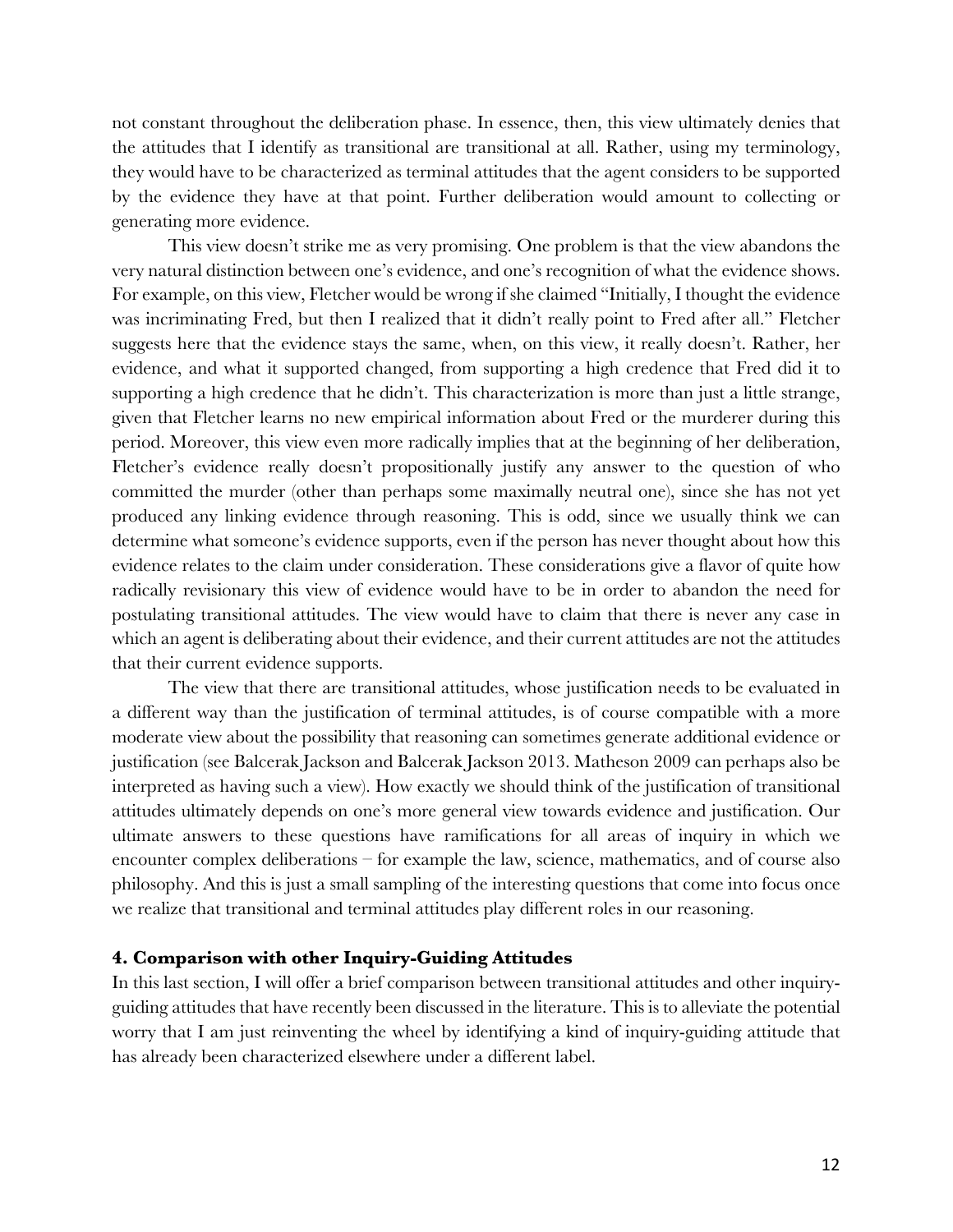#### **4.1 Acceptance**

The attitude of acceptance has been introduced in epistemology and philosophy of science as an attitude that we might adopt in inquiry. It is usually taken to be importantly different from belief (see Weirich (2004) for an overview of various ways of characterizing acceptance, and also the comparison Fleischer (forthcoming) offers between endorsement and acceptance for further references). Acceptance is often distinguished from belief in that, unlike belief, it is voluntary, and not bound by evidential support. However, like belief, accepted claims are treated as true (at least in some contexts), which involves using them as premises for reasoning and decision-making. For example, I might believe that Newtonian physics is incorrect, but I could still accept it for the purposes of a particular deliberation. It is easy to see that the transitional attitudes I have described are not in any way like acceptances. I've argued that credences and suspensions are paradigmatic transitional attitudes, which, unlike acceptances, don't involve treating anything as true. Moreover, transitional attitudes are unlike acceptances in that they don't seem to be under our voluntary control. They are also sensitive to our evidence (or at least to our current awareness of the significance of our evidence) in a way that acceptance is not. Hence, transitional attitudes are definitely not acceptances.

## **4.2 Endorsement**

Fleischer (forthcoming) has recently argued that the attitude of endorsement plays an important role in inquiry. He argues that endorsement "is the appropriate attitude to take toward one's favored theory during the course of inquiry, within the domain of a cutting-edge research field." (p. 4) More specifically, he characterizes endorsement as follows:

**Endorsement:** Endorsement is a doxastic propositional attitude. *S* endorses  $p$  in a research domain *d* only if:

- 1. *S* is disposed to assert that  $p$ , or otherwise express commitment to  $p$  (in  $d$ ).
- 2. *S* takes herself to be obligated to defend *p* (in *d*).
- 3. *S* treats *p* as a premise in her further reasoning (in *d*).
- 4. *S* shapes her research program in *d* (in part) based on *p*.
- 5. *S* is resiliently committed to  $p$  (in  $d$ ).
- 6. *S* takes  $\phi$  to be a live option (i.e. she doesn't know  $\phi$  is false).
- 7. In endorsing *p*, *S* aims to promote healthy inquiry.

Fleischer argues that endorsement is a suitable attitude to take towards a theory one is trying to establish or promote in one's research. It allows commitment to a theory even if one has yet to deliver conclusive evidence that the theory is correct (which one might perhaps never be able to do, just think of how it goes in philosophy…). He goes on to distinguish endorsement from belief and acceptance, and argues for norms that govern rational endorsement.

We need to check whether endorsement is similar to transitional attitudes as I've characterized them. Fortunately, it is easy to see that this is not the case. Given what I've said about the nature of transitional attitudes, they definitely don't meet conditions 1, 2, 3, 4, and 5. Given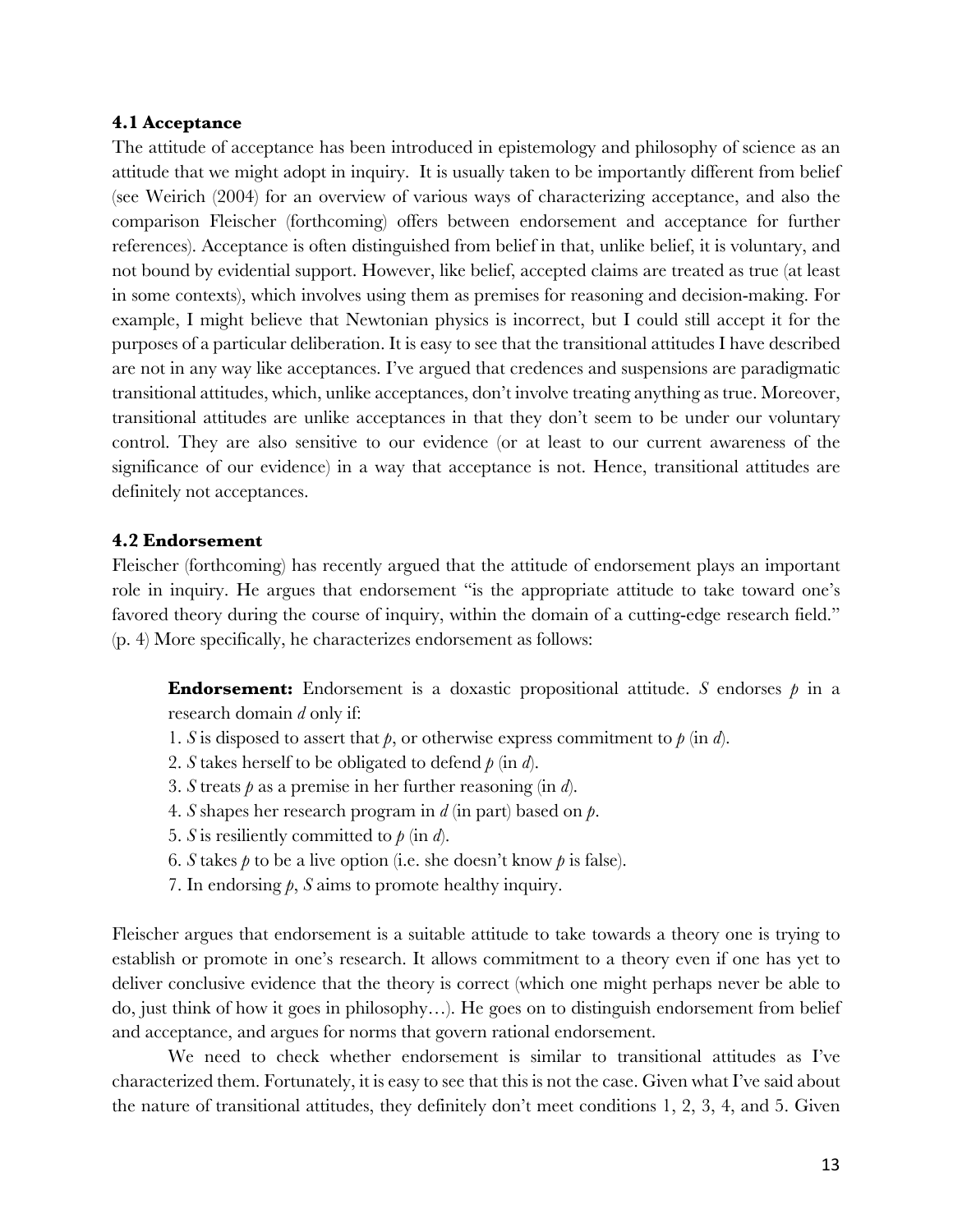their preliminary nature, agents typically don't express commitment to transitional attitudes or feel the need to defend them (except as appropriate given that they haven't yet finished reasoning), they don't use them as premises in further reasoning, they are not resiliently committed to them, and they don't use them as a basis of their research program (again, unless we count the trivial sense in which we treat an open question as the basis of a research program). In fact, I think endorsing some claim *p* in Fleischer's sense is compatible with holding some transitional attitudes towards *p* that can change and evolve in the course of one's deliberation, whereas there might be no change in one's endorsement of *p* during this time. In sum, the inquiry-guiding attitude of endorsement is not a transitional attitude under a different label.

#### **4.3 Hypothesis**

 $\overline{a}$ 

Another recently characterized attitude that plays a role in inquiry is Palmira's notion of hypothesis. Palmira is interested in cases of inquiry in which one tries to find the best answer to a given question, for example which theory best explains some biological phenomenon. While one might be initially neutral about which answer is best, Palmira points out that one might at some point start favoring one of the answers, and direct one's inquiry more specifically at confirming (or disconfirming) that this is the answer to the question. He characterizes the attitude one has in this case as follows: "hypothesis is the attitude of being cognitively inclined towards *p* qua answer to a question" and "one hypothesizes that  $p$  only if one treats  $p$  as true for the sake of closing one's inquiry into *Q* via *p*." (p.9) Hypothesis is thus distinct from suspension (which is neutral among the answers to  $Q$ ), and also from belief, since a hypothesis of  $\phi$  is can't usually ground assertions and function as a premise in further reasoning, like a belief can. Instead, hypothesizing that *p* centrally entails focusing one's inquiry on establishing that  $p$  is the right answer to  $Q<sup>9</sup>$ . Accordingly, hypothesizing that *p* is appropriate from a normative point of view just in case "entertaining *p* enables one to make reliable progress with the inquiry into  $\beta$  being the answer to  $Q$ ." (p. 14)

Hypothesis is arguably a more tentative attitude than endorsement or acceptance, and so it is perhaps a bit closer to the transitional attitudes I have described. But still, on closer inspection, they are importantly different. Hypothesis is reserved for a given proposition that one takes to be the most plausible answer to a given question, whereas transitional attitudes are held towards all (epistemically) possible answers to the question under consideration. As Palmira himself remarks, this makes suspension and hypothesis distinct. Transitional attitudes merely keep track of the current status of one's deliberation, and transitional credences, in particular, change continuously as one's deliberation evolves. Hypothesis is thus also different in that it is more stable, and doesn't fluctuate during one's inquiry into answering *Q*. Palmira thus rejects the reduction of hypothesis to credences (correctly, in my opinion), though he of course doesn't consider transitional credences specifically, just credences in general.

<sup>9</sup> Palmira briefly discusses how hypothesis is different from Fleischer's endorsement on p. 11 of his article. There is also a nice summary of the main differences between suspension, belief and hypothesis on p. 12 that interested readers might want to consult.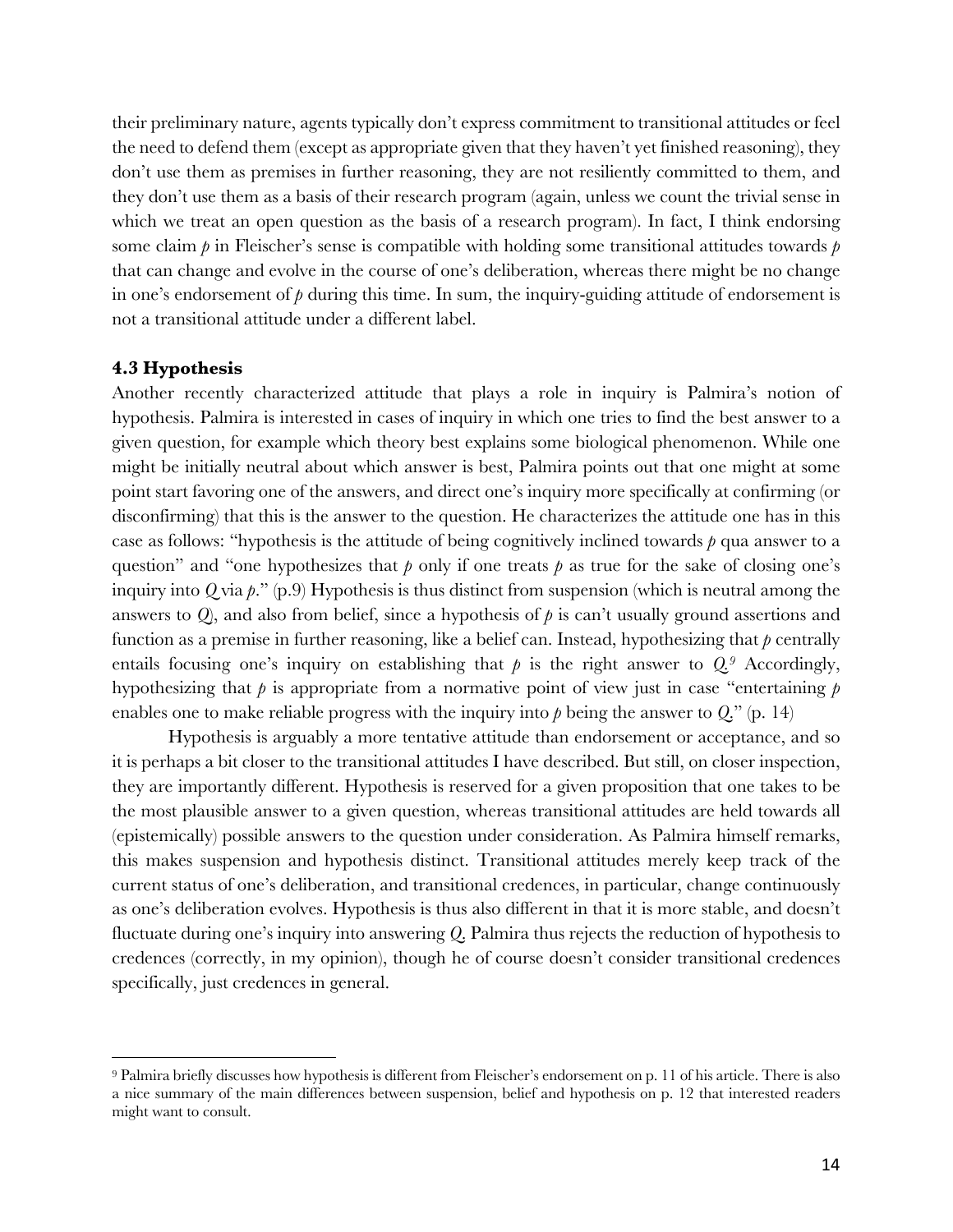In principle we could examine yet more attitudes to ensure they are distinct from transitional attitudes, such as supposition, or conjecture, and I invite the reader to pursue this line of inquiry if they are so inclined. I anticipate that transitional attitudes will not be of a kind with those more familiar doxastic attitudes either. For now, I conclude that, although they are in a sense inquiry-guiding attitudes, they are distinct from acceptance, hypothesis, and endorsement, but could very well be held simultaneously with any of these attitudes.

## **Conclusion**

I have argued in this paper that we should distinguish between transitional and terminal doxastic attitudes in reasoning. Doxastic attitudes that occur as both of these subtypes include degrees of belief and suspended judgments, whereas outright beliefs—at least on Friedman's view—are only suitable as terminal attitudes. I argued that this distinction is worth drawing because transitional and terminal attitudes differ in their descriptive features, and they are also subject to different criteria of normative evaluation. Specifically, our current standard theories of justification and rationality are well-suited for evaluating terminal attitudes, but not transitional attitudes. Once we understand what transitional attitudes are, it becomes apparent that they play a role in any context in which we encounter complex reasoning tasks. This includes everyday reasoning, but also legal and moral reasoning, philosophical reasoning more generally, scientific reasoning, and mathematical reasoning. Realizing that many of the attitudes we form and reason with in these areas are transitional attitudes helps us better understand the nature of our inquiries, and the justificatory status of the attitudes we form in the process.

### **Acknowledgements**

I would like to thank Brian Talbot, Lisa Miracchi, and the audience at the 45th Meeting of the Society for Philosophy and Psychology in San Diego in July 2019 for helpful feedback and discussion.

# **Bibliography**

- Balcerak Jackson, Magdalena & Balcerak Jackson, Brendan. 2013. Reasoning as a Source of Justification. *Philosophical Studies* 164, 113–126.
- Dogramaci, Sinan. 2018. Rational Credence Through Reasoning. *Philosophers' Imprint* 18 (11), 1– 25.
- Firth, Roderick. 1978. Are Epistemic Concepts Reducible to Ethical Concepts? in: A. I. Goldman & J. Kim (eds), *Values and Morals*, Dordrecht: D. Reidel, 215–229.

Fleischer, Will. forthcoming. Rational Endorsement. *Philosophical Studies*.

Friedman, Jane. 2019. Inquiry and Belief. *Noûs* 53 (2), 296–315.